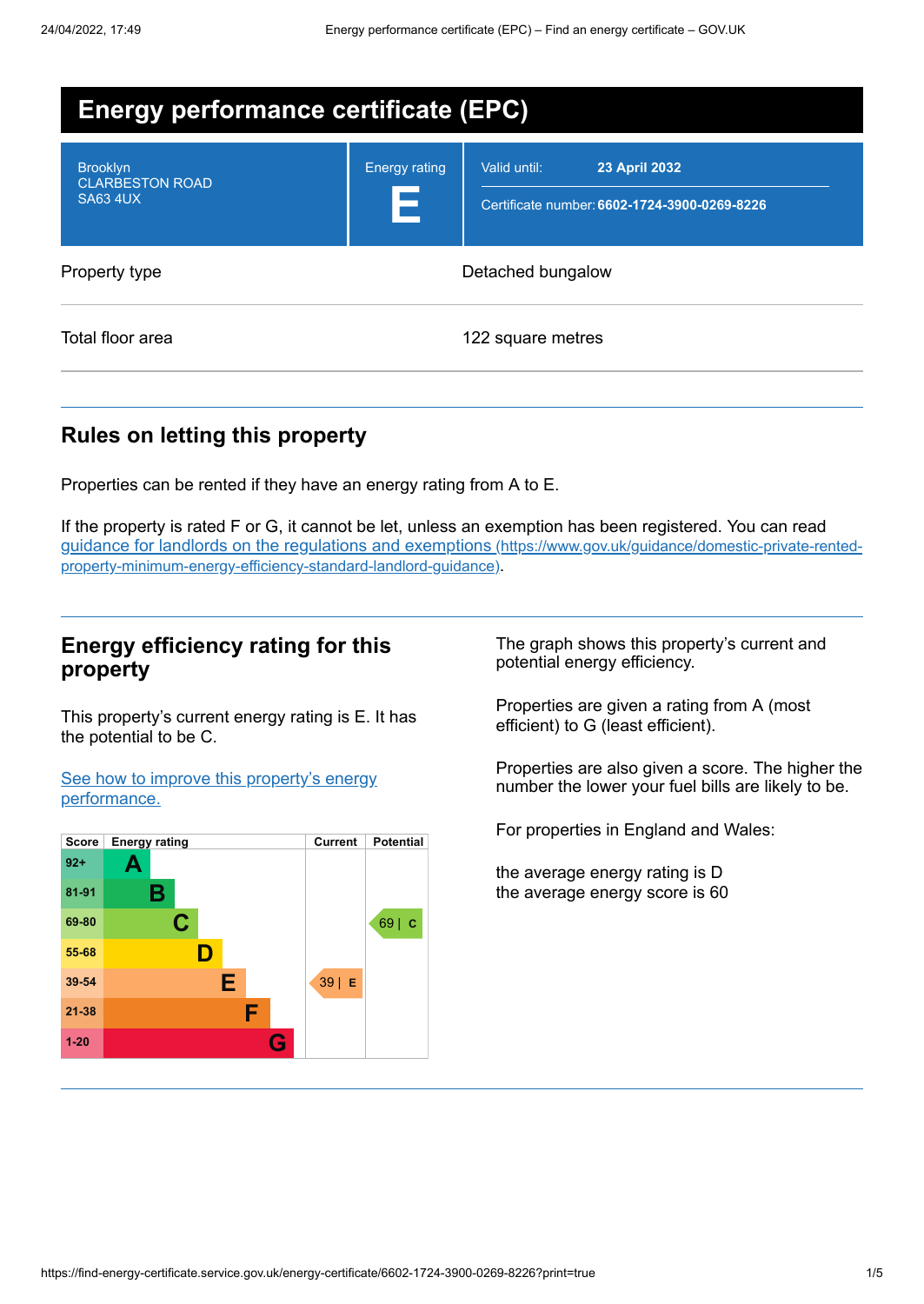## **Breakdown of property's energy performance**

This section shows the energy performance for features of this property. The assessment does not consider the condition of a feature and how well it is working.

Each feature is assessed as one of the following:

- very good (most efficient)
- good
- average
- poor
- very poor (least efficient)

When the description says "assumed", it means that the feature could not be inspected and an assumption has been made based on the property's age and type.

| <b>Feature</b>       | <b>Description</b>                             | Rating    |
|----------------------|------------------------------------------------|-----------|
| Wall                 | Cavity wall, as built, no insulation (assumed) | Poor      |
| Roof                 | Pitched, 250 mm loft insulation                | Good      |
| Window               | Fully double glazed                            | Good      |
| Main heating         | Boiler and radiators, oil                      | Average   |
| Main heating control | Programmer, TRVs and bypass                    | Average   |
| Hot water            | From main system                               | Average   |
| Lighting             | Low energy lighting in all fixed outlets       | Very good |
| Floor                | Suspended, no insulation (assumed)             | N/A       |
| Secondary heating    | Room heaters, dual fuel (mineral and wood)     | N/A       |

#### **Primary energy use**

The primary energy use for this property per year is 307 kilowatt hours per square metre (kWh/m2).

#### **Additional information**

Additional information about this property:

- Cavity fill is recommended
- Dwelling has access issues for cavity wall insulation
- Dwelling may be exposed to wind-driven rain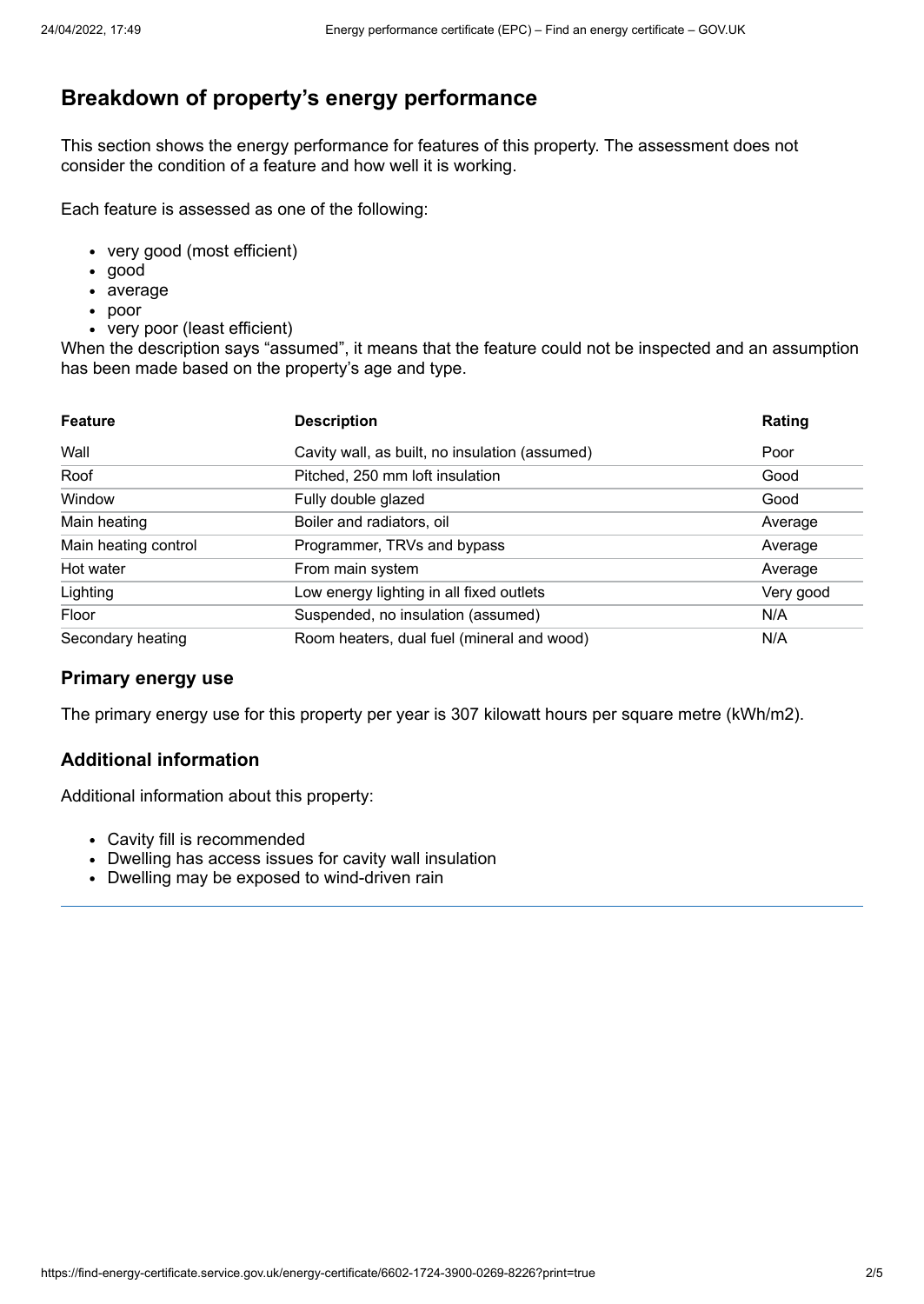| <b>Environmental impact of this</b><br>property                                                        |                                                | 9.6 tonnes of CO2                                                                                                                                                                                                           |  |
|--------------------------------------------------------------------------------------------------------|------------------------------------------------|-----------------------------------------------------------------------------------------------------------------------------------------------------------------------------------------------------------------------------|--|
| This property's current environmental impact<br>rating is F. It has the potential to be D.             |                                                | 5.1 tonnes of CO2                                                                                                                                                                                                           |  |
| Properties are rated in a scale from A to G<br>based on how much carbon dioxide (CO2) they<br>produce. |                                                | By making the recommended changes, you<br>could reduce this property's CO2 emissions by<br>4.5 tonnes per year. This will help to protect the                                                                               |  |
|                                                                                                        |                                                |                                                                                                                                                                                                                             |  |
| 6 tonnes of CO2                                                                                        | consumed by the people living at the property. |                                                                                                                                                                                                                             |  |
|                                                                                                        | Properties with an A rating produce less CO2   | This property produces<br>This property's potential<br>production<br>environment.<br>Environmental impact ratings are based on<br>assumptions about average occupancy and<br>energy use. They may not reflect how energy is |  |

## <span id="page-2-0"></span>**Improve this property's energy performance**

By following our step by step recommendations you could reduce this property's energy use and potentially save money.

Carrying out these changes in order will improve the property's energy rating and score from E (39) to C (69).

| Step                                  | <b>Typical installation cost</b> | <b>Typical yearly saving</b> |
|---------------------------------------|----------------------------------|------------------------------|
| 1. Cavity wall insulation             | £500 - £1,500                    | £221                         |
| 2. Floor insulation (suspended floor) | £800 - £1,200                    | £167                         |
| 3. Heating controls (room thermostat) | £350 - £450                      | £49                          |
| 4. Condensing boiler                  | £2,200 - £3,000                  | £48                          |
| 5. Solar water heating                | £4,000 - £6,000                  | £33                          |
| 6. Solar photovoltaic panels          | £3,500 - £5,500                  | £360                         |

#### **Paying for energy improvements**

Find energy grants and ways to save energy in your home. [\(https://www.gov.uk/improve-energy-efficiency\)](https://www.gov.uk/improve-energy-efficiency)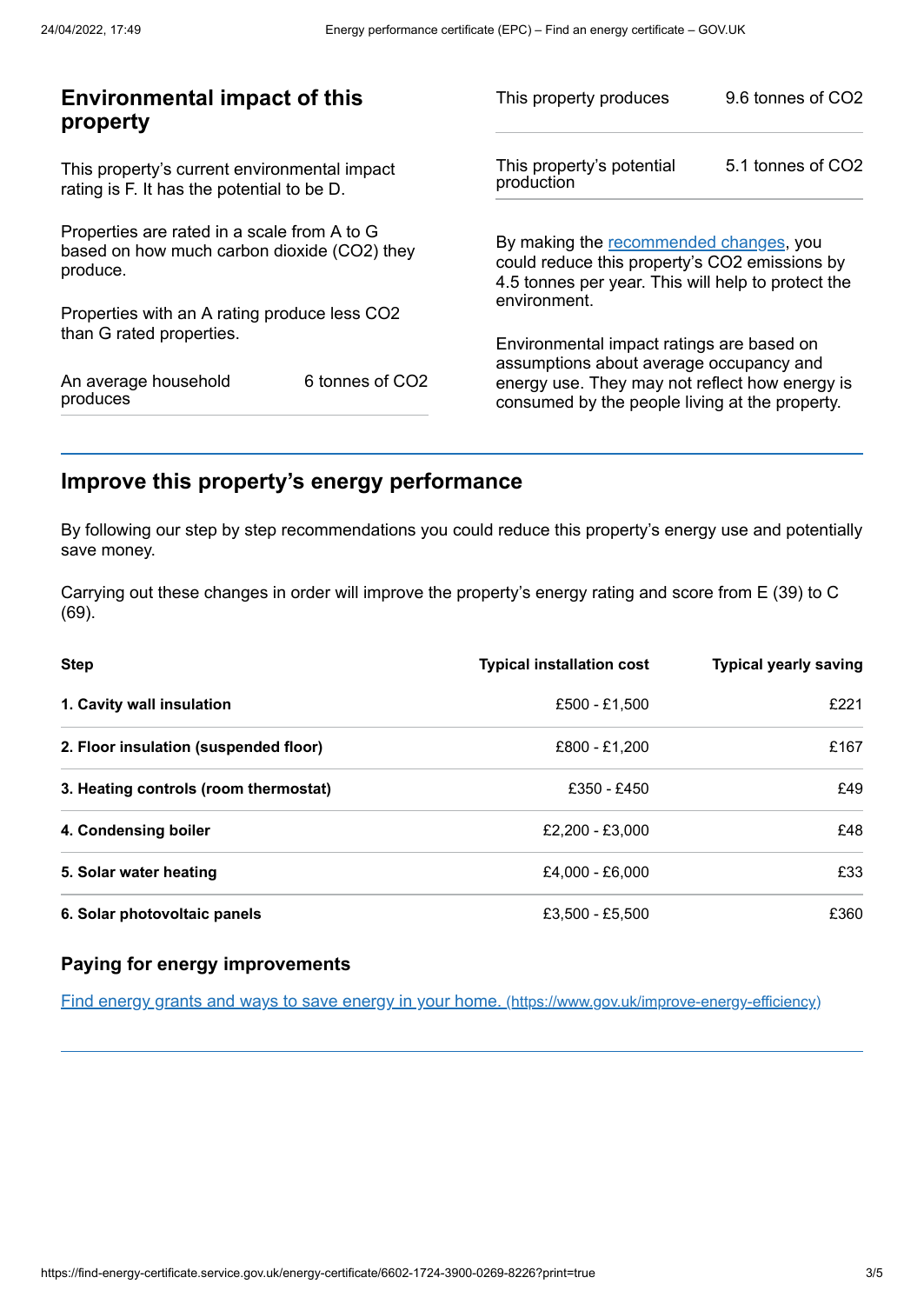| <b>Estimated energy use and</b><br>potential savings                                                                                                                     |       | (https://www.simpleenergyadvice.org.uk/).                            |                        |
|--------------------------------------------------------------------------------------------------------------------------------------------------------------------------|-------|----------------------------------------------------------------------|------------------------|
|                                                                                                                                                                          |       | Heating use in this property                                         |                        |
| Estimated yearly energy<br>cost for this property                                                                                                                        | £1501 | Heating a property usually makes up the<br>majority of energy costs. |                        |
| Potential saving                                                                                                                                                         | £517  | Estimated energy used to heat this property                          |                        |
|                                                                                                                                                                          |       | Space heating                                                        | 19160 kWh per year     |
| The estimated cost shows how much the                                                                                                                                    |       |                                                                      |                        |
| average household would spend in this property<br>for heating, lighting and hot water. It is not based<br>on how energy is used by the people living at the<br>property. |       | Water heating                                                        | 3497 kWh per year      |
| The potential saving shows how much money<br>you could save if you complete each<br>recommended step in order.                                                           |       | Potential energy savings by installing<br>insulation                 |                        |
|                                                                                                                                                                          |       | <b>Type of insulation</b>                                            | Amount of energy saved |
| For advice on how to reduce your energy bills<br>visit Simple Energy Advice                                                                                              |       | <b>Cavity wall insulation</b>                                        | 3596 kWh per year      |
|                                                                                                                                                                          |       |                                                                      |                        |